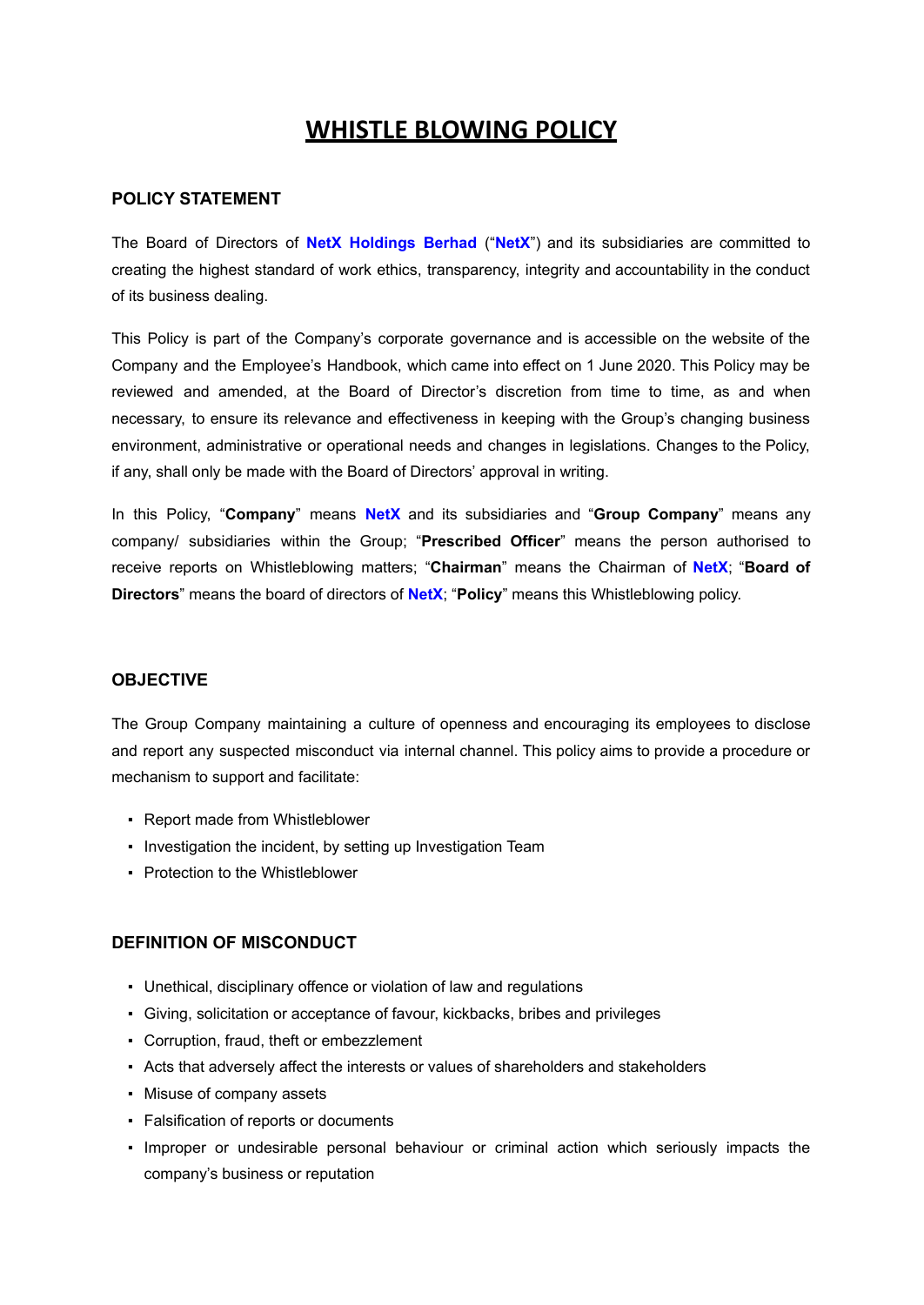- Sexual or other forms of harassment in the workplace
- Conflict of interest or statutory duties of the company
- Damages to the environment
- Attempts to cover any of the aforementioned

The above list is not exhaustive and includes any act or omissions, which if proven, will constitute an act of misconduct under the Company's Code of Conduct and Ethics or any criminal offence under relevant legislations in force.

#### **PROTECTION TO WHISTLEBLOWER**

As a statutory body entrusted with regulation, the Company is committed to provide the Whistleblower protection as stipulated in the Whistleblower Protection Act 2010. The following protection will be granted to the Whistleblower, who make disclosure of improper conduct to the Company based on reasonable belief that misconduct is likely to happen, is committed or has been committed:

- Protection of confidential information
- Immunity from civil and criminal action
- Protection against detrimental action
- Identity of Whistleblower shall be protected, i.e. kept confidential unless otherwise required by law or for the purpose of any proceedings by or against the Group Company.

Nevertheless, the Company shall revoke the Whistleblower protection, if it is of the opinion based on its investigation or in the course of its investigation that, the Whistleblower:

- Has participated in the improper conduct disclosed;
- Wilfully made in his disclosure of improper conduct a material statement which he knew or believed to be false or did not believe to be true;
- Made the disclosure of improper conduct is frivolous or vexatious;
- Made the disclosure of improper conduct principally involves questioning the merits of government policy, including policy of a public body;
- Made the disclosure of improper conduct is made solely or substantially with the motive of avoiding dismissal or other disciplinary action; or
- In the course of making the disclosure or providing further information, commits an offence under the Whistleblowing Protection Act.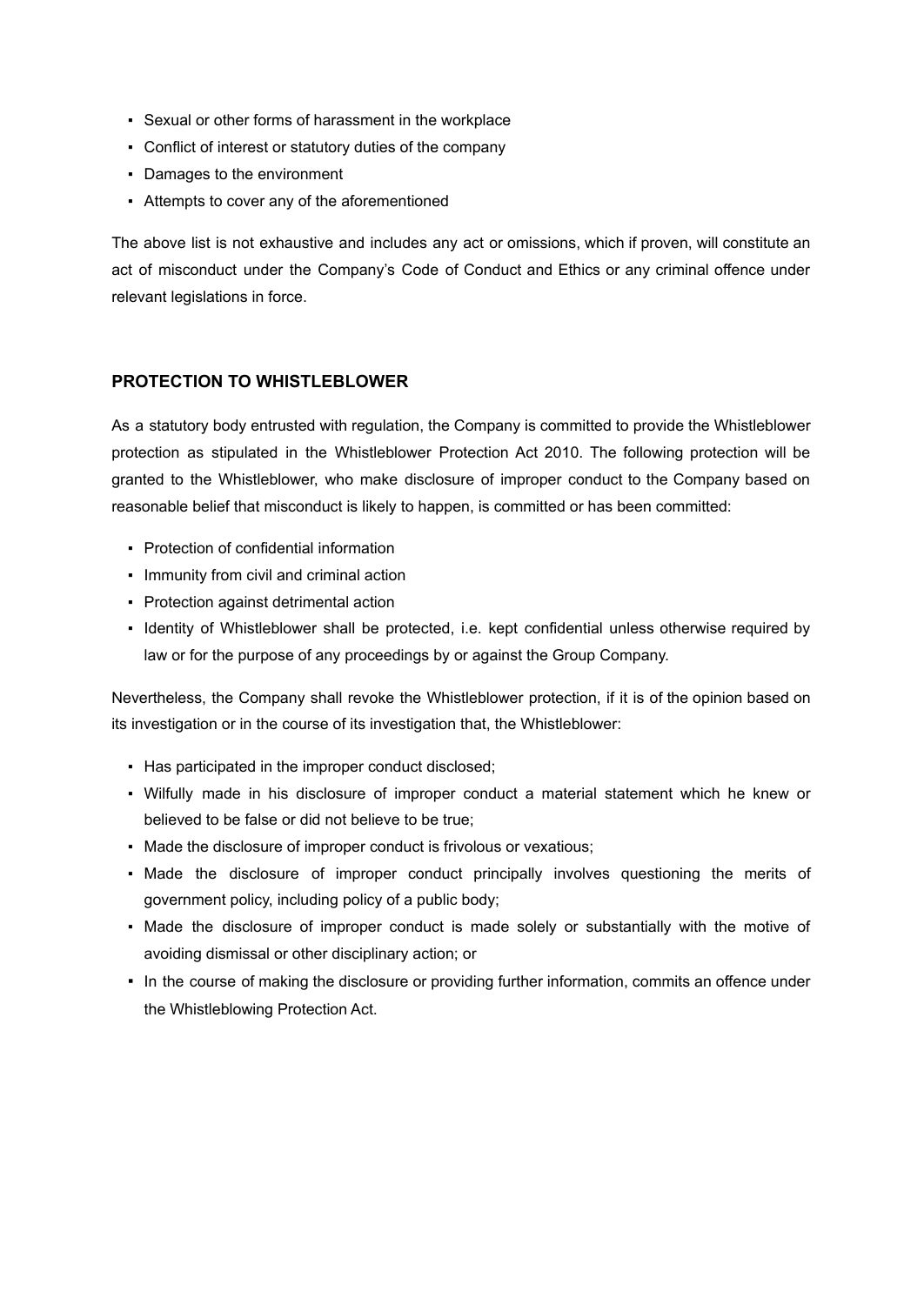## **REPORTING PROCEDURE**

Any concern should be reported to the following persons via the contact as set out below:

| <b>NetX Holdings Berhad's Audit and Risk Management Committee</b> |                                    |  |
|-------------------------------------------------------------------|------------------------------------|--|
| Attention To                                                      | Mr. Chu Chee Peng                  |  |
| Designation                                                       | Independent Non-Executive Director |  |
| <b>Email Address</b>                                              | cpchu001@gmail.com                 |  |
| <b>Contact Number</b>                                             | 6019-6757212                       |  |

The Whistleblower is required to provide the following particulars in the report, as required in the attached Whistle Blowing Report:

- Particulars of Whistleblower i.e. Name, NRIC No., designation (if the Whistleblower is an employee of any Group Company) and contact particulars (email, telephone or mobile number and/or address)
- Details and description of the misconduct, including, its nature, the date, time, and place of its occurrence and the identity of the alleged person(s) involved. A disclosure may be made even if Whistleblower is not able to identify the identity of the person(s) involved
- Particulars of witnesses, if any
- Particulars or production of documentary evidence, if any

The personal details provided by the Whistleblower will be kept confidential. The Whistleblower may be asked to provide further clarification and information from time to time, during the course of investigation.

#### **INVESTIGATION**

When the Prescribe Officer receives any reported matters, shall assess if the misconduct falls within the scope of this Policy. The Prescribe Officer shall establish an investigation team to carry out investigation on the reported misconduct. Any person from the Group or external agent that deem appropriate could be appointed by the Prescribe Officer as part of the investigation team to carry out investigation. The responsibility of investigation team is to report the progress, result of investigation and provide recommendation to the Prescribe Officer. The Prescribe Officer shall report the investigation results/ findings to the Audit and Risk Management Committee for final decision and lastly, the Prescribe Officer shall inform the Board of Directors and the Whistleblower on the results of investigations and the final decisions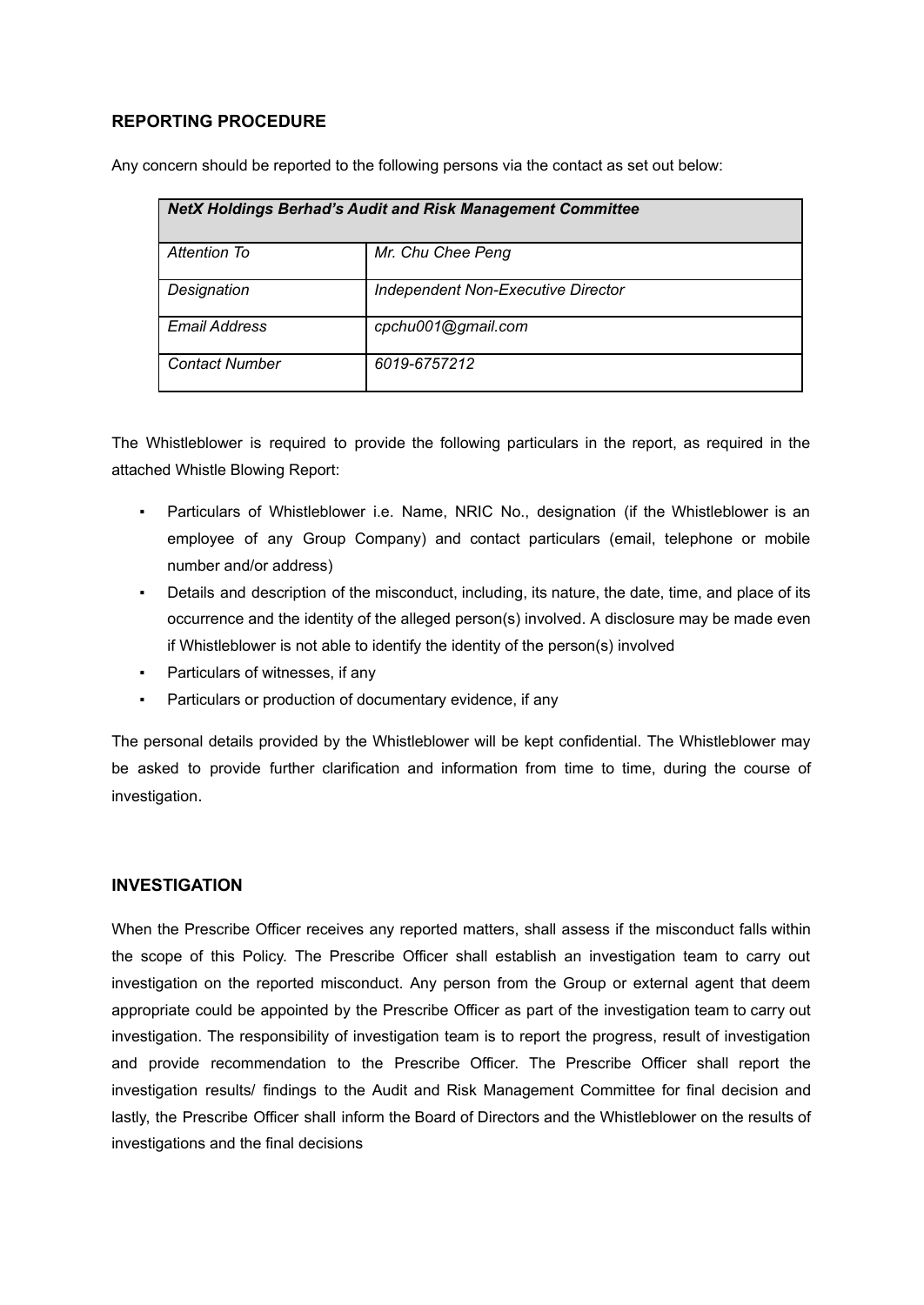# **CONFIDENTIALITY AND ANONYMITY**

All Whistle-blowing reports have to be made in good faith with reasonable belief that the information and allegation is true and not frivolously or maliciously and not for personal gain; otherwise, disciplinary action may be taken against an employee Whistleblower.

Reasonable steps will be taken to maintain the confidentiality on the identity and any report made by the Whistleblower, unless:

- The Whistleblower expressly agrees otherwise, and provides his agreement in writing
- Otherwise required by law

The Whistleblower or any person who is involved in the investigation process, shall not disseminate to third parties information regarding the misconduct or any part thereof, including the status or outcome of an investigation into it, except:

- To those who are authorised under this Policy;
- By lodging a report with an enforcement agency in accordance with the Whistleblower Protection Act 2010 or any other prevailing law
- If required by law; and
- **▪** On a strictly confidential basis to a professionally qualified lawyer for the purpose of obtaining legal advice.